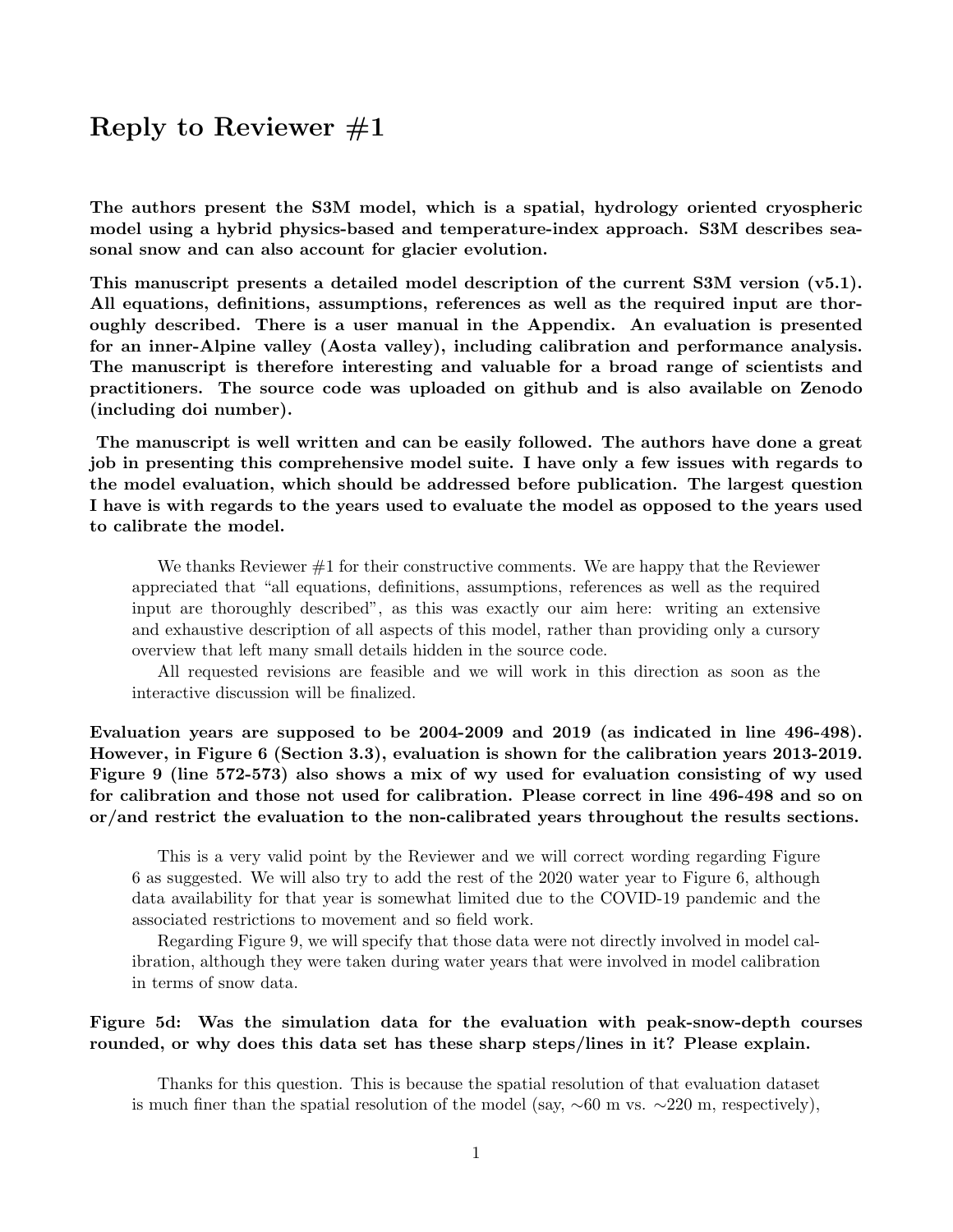as visible in Figure 2c. We performed the evaluation by comparing snow-course data with the concurrently predicted SWE within the same modeling pixel, which means that a number of snow-course data were essentially compared against the same modeling value. This is evident by noting that sharp lines are generally horizontal in Figure 5d, because the same modeled SWE is compared to a variety of observed SWE. We will add these pieces of information to the main text and the caption of Figure 5 for clarity.

### Evaluation at Torgnon study plot (section 3.3): Could you add some performance statistics or mean day differences for reproducing the timing of peak of accumulation and onset/end of ablation?

Sure, these will be added to the main text as requested.

Figure 7e and Line 552-553: What is the reason that we only see the aspect impact on spatial SWE due to shortwave radiation in one valley in the south of the Rutor glacier? Is it a color bar issue or are there other reasons that this is not visible in the valleys further to the west? If it is a color bar issue, please consider to illustrate the spatial impact differently.

Owing to this model including incoming shortwave radiation in addition to air temperature, aspect impact is implicitly included by design, and our development work (in particular that related to the development of the radiation-modulating factor) showed that this impact is correctly implemented. At the same time, a number of factors should be considered when evaluating results in Figure 7, the most important one being that our weather-distribution and snow-assimilation approaches currently augment precipitation and assimilated SWE for two hydropower-relevant catchments in Aosta valley, one of which is that indicated by the Reviewer in their comment. Details on this procedure as well as reasons behind this operational choice are discussed in [Avanzi et al.](#page-2-0) [\(2021\)](#page-2-0). The result is that spatially distributed SWE for those regions is generally larger than nearby valleys for the same elevation, which may lead to a colorbar issue as the Reviewer noted. While this factor does not affect the overall spirit with which this evaluation is presented (providing "guidelines on how to calibrate S3M in a real-world case study and how to validate and interpret model results for the snow and the glacier component"), we will add this context to the main text and will work on a better figure (and/or rephrase lines 552-553).

# Figure 9d: Should the number of the shown symbols correspond to the number of stake measurements shown in the individual panels? There are only two green dots shown in 9c but 8 blue crosses in 9d (i.e. for the Petit Grapillon)?

This is because of repeated measurements taken cross multiple water years as the same location. We will clarify this in the caption of Figure 9.

## Line 595: Maybe presenting the correlation coefficients between ∆hg and elevation would be more intuitive?

Agreed, this will be included.

Why does S3M not scale the diagnostic variables of a grid cell, such as predicted grid cell runoff, with current fractional snow-covered area for that grid cell?